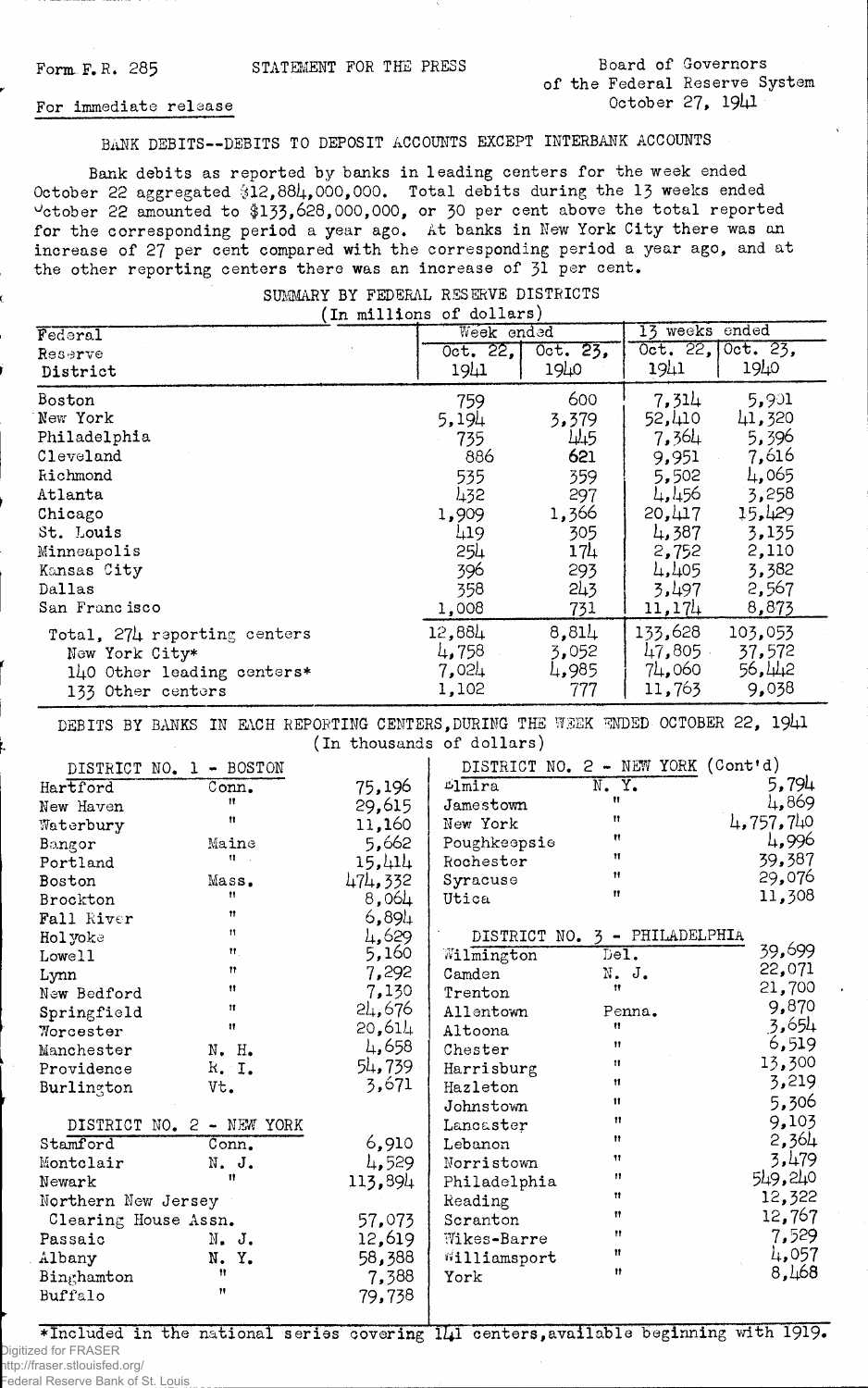Form F. R. 285-a

r

DEBITS BY BANKS IN EACH REPORTING CENTER, DURING THE WEEK ENDED OCTOBER 22, 1941 (In thousands of dollars)

|                           |                            | ------------   |                           |                                   |                |
|---------------------------|----------------------------|----------------|---------------------------|-----------------------------------|----------------|
|                           | DISTRICT NO. 4 - CLEVELAND |                |                           | DISTRICT NO. 6 - ATLANTA (Cont'd) |                |
| Lexington                 | Ky.                        | 6,436          | Albany                    | Ga.<br>Ħ                          | 2,021          |
| Akron                     | Ohio<br>Ħ                  | 26,812         | Atlanta                   | n                                 | 88,141         |
| Canton                    | Ħ                          | 15,130         | Augusta                   | Ħ                                 | 7,999          |
| Cincinnati                | Ħ                          | 132,778        | Brunswick                 | 11                                | 992            |
| Cleveland                 | n                          | 232,733        | Columbus                  | Ħ                                 | 7,149          |
| Columbus                  | n                          | 58,659         | Elberton                  | 11                                | 466            |
| Dayton                    | n                          | 24,657         | Macon                     | $^{\dagger}$                      | 7,904          |
| Hamilton                  | Ħ                          | 3,889          | Newnan                    | 11                                | 1,106          |
| Lima                      | Ħ                          | 4,400          | Savannah                  | Ħ                                 | 10,520         |
| Lorain                    | Ħ                          | 1,671          | Valdosta                  |                                   | 1,852          |
| Midddletown               | Ħ                          | 3,890          | New Orleans               | La.                               | 87,313         |
| Springfield               | Ħ                          | 5,849          | Hattiesburg               | Miss.<br>$\mathbf{H}$             | 3,185          |
| Steubenville              | 11                         | 3,042          | Jackson                   | n                                 | 9,223          |
| Toledo                    | Ħ                          | 49,243         | Meridian                  | $\mathbf{H}$                      | 4,705          |
| Warren                    | Ħ                          | 4,432          | Vicksburg                 |                                   | 3,124          |
| Youngstown                | Ħ                          | 19,205         | Chattanooga               | Tenn.<br>11                       | 17,075         |
| Zanesville                |                            | 2,963          | Knoxville                 | Ħ                                 | 10,799         |
| Butler                    | Pa.<br>Ħ                   | 3,282          | Nashville                 |                                   | 37,542         |
| Erie                      | Ħ                          | 11,249         |                           |                                   |                |
| Franklin                  | Ħ                          | 1,110          | DISTRICT NO.              | 7 - CHICAGO                       |                |
| Greensburg                | Ħ                          | 3,015          | Aurora                    | m.<br>11                          | 3,780          |
| Homestead                 | 11                         | 1,384          | Bloomington               | Ħ                                 | 3,538          |
| Oil City                  | u                          | 3,816          | Champaign-Urbana          | Ħ                                 | 4,571          |
| Pittsburgh                |                            | 255,798        | Chicago                   | Ħ                                 | 1,112,181      |
| Wheeling                  | W. Va.                     | 10,197         | Danville                  | Ħ                                 | 3,231          |
|                           |                            |                | Decatur                   | Ħ                                 | 7,241          |
| DISTRICT NO. 5 - RICHMOND |                            |                | Llgin                     | 11                                | 2,753          |
| Washington                | D. C.                      | 106,351        | Moline                    | Ħ                                 | 3,886          |
| Baltimore                 | Md.<br>11                  | 166,385        | Peoria                    | 11                                | 21,050         |
| Cumberland                | $\mathbf{u}$               | 2,882          | Rockford                  | Ħ                                 | 10,796         |
| Hagerstown                |                            | 3,297          | Springfield<br>Fort Wayne | Ind.                              | 7,486          |
| Asheville                 | N. C.<br>n                 | 5,062          | Gary                      | Ħ                                 | 11,780         |
| Charlotte                 | Ħ                          | 27,223         | Hammond                   | Ħ                                 | 6,327<br>3,138 |
| Durham<br>Greensboro      | Ħ                          | 15,198         | Indianapolis              | 11                                | 76,749         |
|                           | Ħ                          | 7,369          | South Bend                | Ħ                                 | 17,618         |
| Raleigh<br>Wilmington     | Ħ                          | 15,043         | Terre Haute               | Ħ                                 | 8,283          |
| Winston-Salem             | Ħ                          | 5,679          | Cedar Rapids              | Iowa                              | 10,199         |
| Charleston                | s. c.                      | 15,472         | Clinton                   | Ħ                                 | 2,267          |
| Columbia                  | n                          | 8,837<br>8,240 | Davenport                 | 11                                | 7,654          |
| Greenville                | Ħ                          | 9,242          | Des Moines                | Ħ                                 | 25,245         |
| Spartanburg               | Ħ.,                        | 4,752          | Dubuque                   | Ħ                                 | 3,690          |
| Danville                  | Va.                        | 6,530          | Mason City                | Ħ                                 | 3,146          |
| Lynchburg                 | 11                         | 4,562          | Muscatine                 | Ħ                                 | 1,307          |
| Newport News              | 11                         | 4,060          | Waterloo                  | 11                                | 7,395          |
| Norfolk                   | 11                         | 22,277         | Sioux City                | 11                                | 13,720         |
| Portsmouth                | Ħ                          | 2,045          | Adrian                    | Mich.                             | 1,457          |
| Richmond                  | Ħ                          | 59,585         | Battle Creek              | Ħ                                 | 4,358          |
| Roanoke                   | 11                         | 10,007         | Bay City                  | Ħ                                 | 4,453          |
| Charleston                | ۷Ĭ.<br>Va,                 | 18,193         | Detroit                   | 11                                | 346,783        |
| Huntington                | Ħ                          | 6,591          | Flint                     | Ħ                                 | 8,460          |
|                           |                            |                | Grand Rapids              | Ħ                                 | 19,188         |
| DISTRICT NO. 6 - ATLANTA  |                            |                | Jackson                   | 11                                | 6,432          |
| Birmingham                | Ala.                       | 41,142         | Kalamazoo                 | n                                 | 8,070          |
| Dothan                    | Ħ                          | 2,021          | Lansing                   | Ħ                                 | 9,068          |
| Mobile                    | Ħ                          | 20,192         | Saginaw                   | Ħ                                 | 8,430          |
| Montgomery                | 11                         | 10,054         | Green Bay                 | Wis.                              | 5,260          |
| Jacksonville              | Fla.                       | 28,310         | Manitowoc                 | Ħ                                 | 2,454          |
| Miami                     | $\mathbf{H}$               | 15,201         | Milwaukee                 | 11                                | 95,675         |
| Pensacola                 | 11                         | 4,031          | Oshkosh                   | Ħ                                 | 2,892          |
| Tampa                     | 11                         | 9,686          | Sheboygan                 | Ħ                                 | 6,734          |